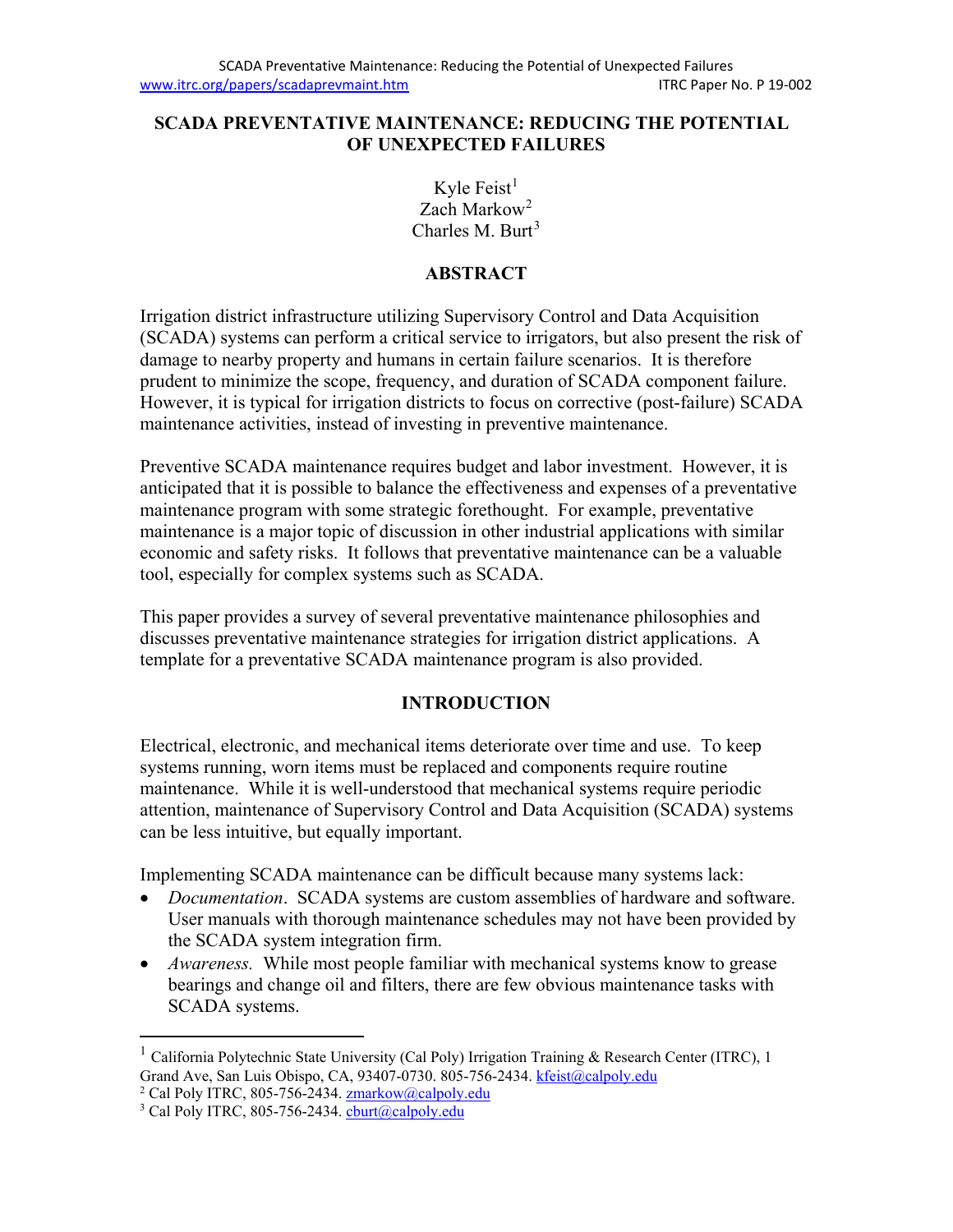- *Budget.* Budgets are generally tight for most irrigation districts and justifying a request to increase the budget for unspecified maintenance is difficult.
- *Experience with failure*. Irrigation district SCADA systems are relatively new and district personnel may not be aware of notable failures that can occur with automated structures.

In the authors' experience, most irrigation districts follow the "fix it when it breaks" philosophy primarily because of the factors listed above, and because it requires less forethought. The down side is that failures tend to negatively impact the level of service provided by the irrigation district. The magnitude of the impact (impact level and duration) depends on the type of failure and availability of both hardware/software and the skilled labor of SCADA technicians.

Not all SCADA component failures result in significant problems; some failures are only frustrating to technicians and operations staff. Examples highlighting the range of SCADA failure impact categories (as defined by the authors) are listed in Table 1.

| Table 1. A range of SCADA system failure results, durations and the corresponding |
|-----------------------------------------------------------------------------------|
| impact level category                                                             |

|                                            |                               |                       | <b>Impact level</b> |
|--------------------------------------------|-------------------------------|-----------------------|---------------------|
| <b>Scenario</b>                            | <b>Potential result</b>       | <b>Duration range</b> | category            |
| A key sensor fails on an automated flow    | Operators are forced to       | A few hours to a few  | Low                 |
| control gate without redundant sensors     | visit the site frequently and | weeks depending on    |                     |
|                                            | make manual gate              | technician readiness  |                     |
|                                            | adjustments                   |                       |                     |
| The calibration of a flow measurement      | Tail end turnouts are         | A few hours to a few  | Medium              |
| device is modified incorrectly at the head | shorted water; irrigators     | weeks depending on    |                     |
| of an upstream-controlled canal            | complain                      | technician readiness  |                     |
| A key sensor fails on an automated         | The canal overtops, and       | A few hours           | High                |
| emergency spill gate without redundant     | property is damaged           |                       |                     |
| sensors                                    |                               |                       |                     |

Because each irrigation district has a unique set of circumstances and infrastructure, it is the responsibility of the district to internally assign its own impact levels to various potential failures and failure results. However, for all districts, failures resulting in damage to persons and property is a possibility. It follows that avoiding such highimpact failures altogether is preferred. Avoiding failures in the first place requires:

- 1. Adequate budget and available skilled labor.
- 2. A good initial SCADA system design with documentation.
- 3. A transition from reactive repairs to proactive (preventative) maintenance.

## **GOOD SCADA SYSTEM DESIGN**

There are several aspects to "good" design practices. Appropriate hydraulic control and measurement structures help improve accuracy and provide backup services to SCADA systems. Examples of this include emergency spills, sensor stilling wells and applying adequate safety factors for sizing devices such as trash racks and pumps. Other, more SCADA-specific design choices are equally important, such as using redundant sensors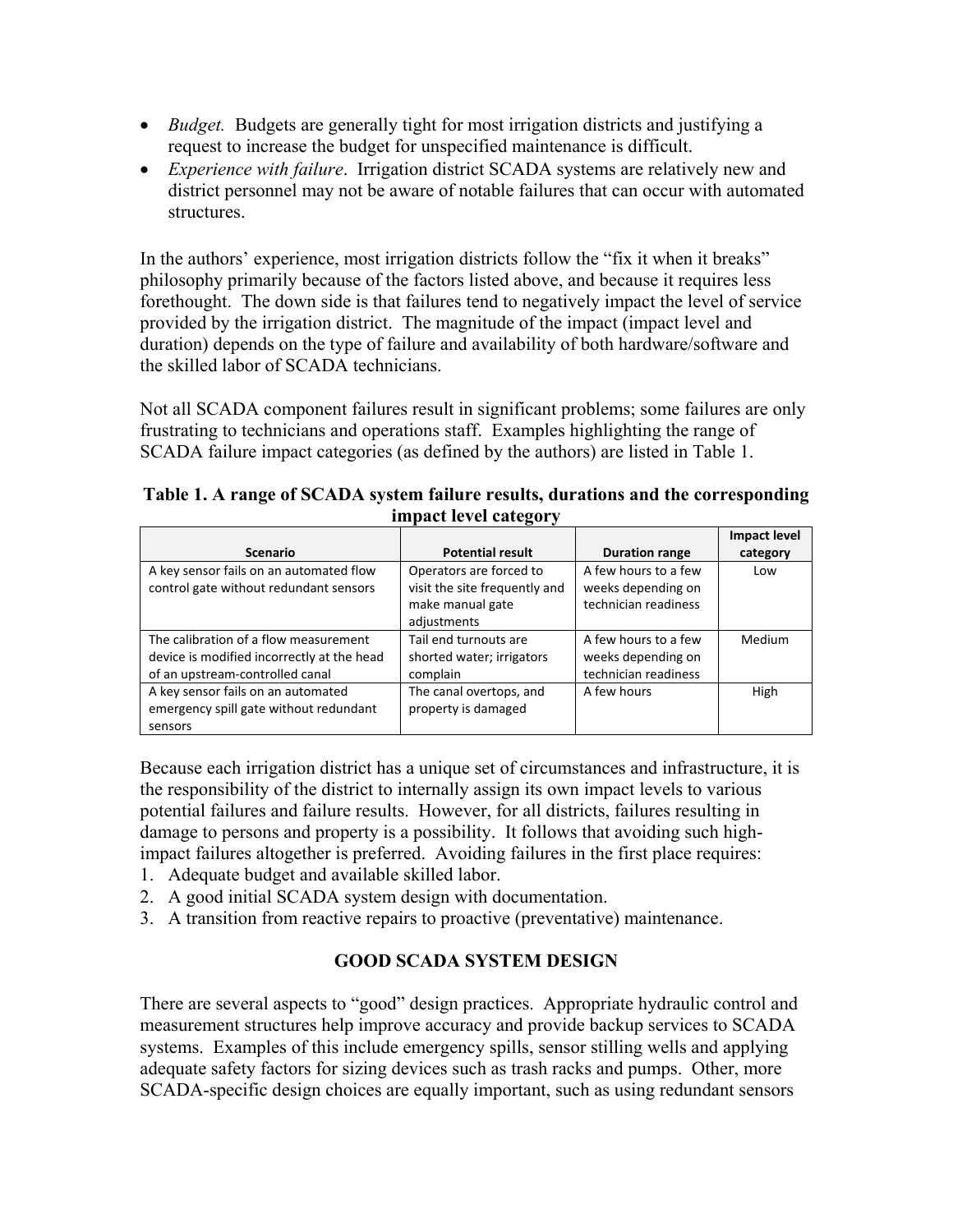for critical and/or control-related signals, alarm notification systems and selecting components with appropriate environmental ratings.

## **MOVING BEYOND REACTIONARY REPAIRS**

When the failure cause and location are easily identifiable, repairing a component failure is relatively straight-forward. This is because the failure inherently defines the "when" (probably as soon as possible) and "what" (replace the component) of the repair needs. Under preventative maintenance, the "when" (or how often) and "what" must be defined.

It is difficult to perfectly schedule preventative maintenance activities. On one hand, repeating the same maintenance activity too frequently can be considered an unnecessary expense. Conversely, delaying maintenance activities increases the risk of a failure occurring. Under good management, striking the right balance requires consideration of the following key factors:

- Budget to a large extent, maintenance activities are constrained by budgets
- Criticality prioritizing major infrastructure over lower impact assets
- Flexibility timely adaption of policies and procedures based on new evidence

There are several philosophies that can be used to guide preventative maintenance activities:

- Basic Interval Tasks are triggered by the passing of a specific time duration (e.g., daily, monthly, annual).
- Flexible Interval Basic task intervals are adjusted based on the frequency of identified problems. When maintenance checks repeatedly fail to identify any problems, the frequency of those maintenance checks are extended to minimize costs until problems are more regularly identified.
- Performance threshold Tasks are triggered when a certain performance threshold is exceeded; requires continuous or intermittent performance monitoring.

Advantages and disadvantages of these philosophies are discussed in Table 2.

**Table 2. Advantages and disadvantages of different preventative maintenance philosophies**

| Preventative<br>maintenance | Relative up-<br>front capital | <b>Relative</b><br>ongoing |                                                                  |
|-----------------------------|-------------------------------|----------------------------|------------------------------------------------------------------|
| philosophy                  | costs                         | labor input                | <b>Comments</b>                                                  |
| Basic interval              | \$                            | \$\$\$                     | Capital costs are low, but there is a higher probability of      |
|                             |                               |                            | executing maintenance tasks both too frequently and/or not       |
|                             |                               |                            | often enough.                                                    |
| Flexible interval           | \$\$                          | \$\$                       | Asset management software may help increase efficiency at a      |
|                             |                               |                            | slightly increased capital cost. The additional labor to analyze |
|                             |                               |                            | maintenance results and determine adjustments to                 |
|                             |                               |                            | maintenance tasks is likely offset by reducing unnecessary       |
|                             |                               |                            | tasks in the field.                                              |
| Performance                 | \$\$\$\$\$                    | \$\$                       | Substantial capital investment is required to install continuous |
|                             |                               |                            | performance monitoring equipment; alternatively,                 |
|                             |                               |                            | intermittent performance testing can also increase costs.        |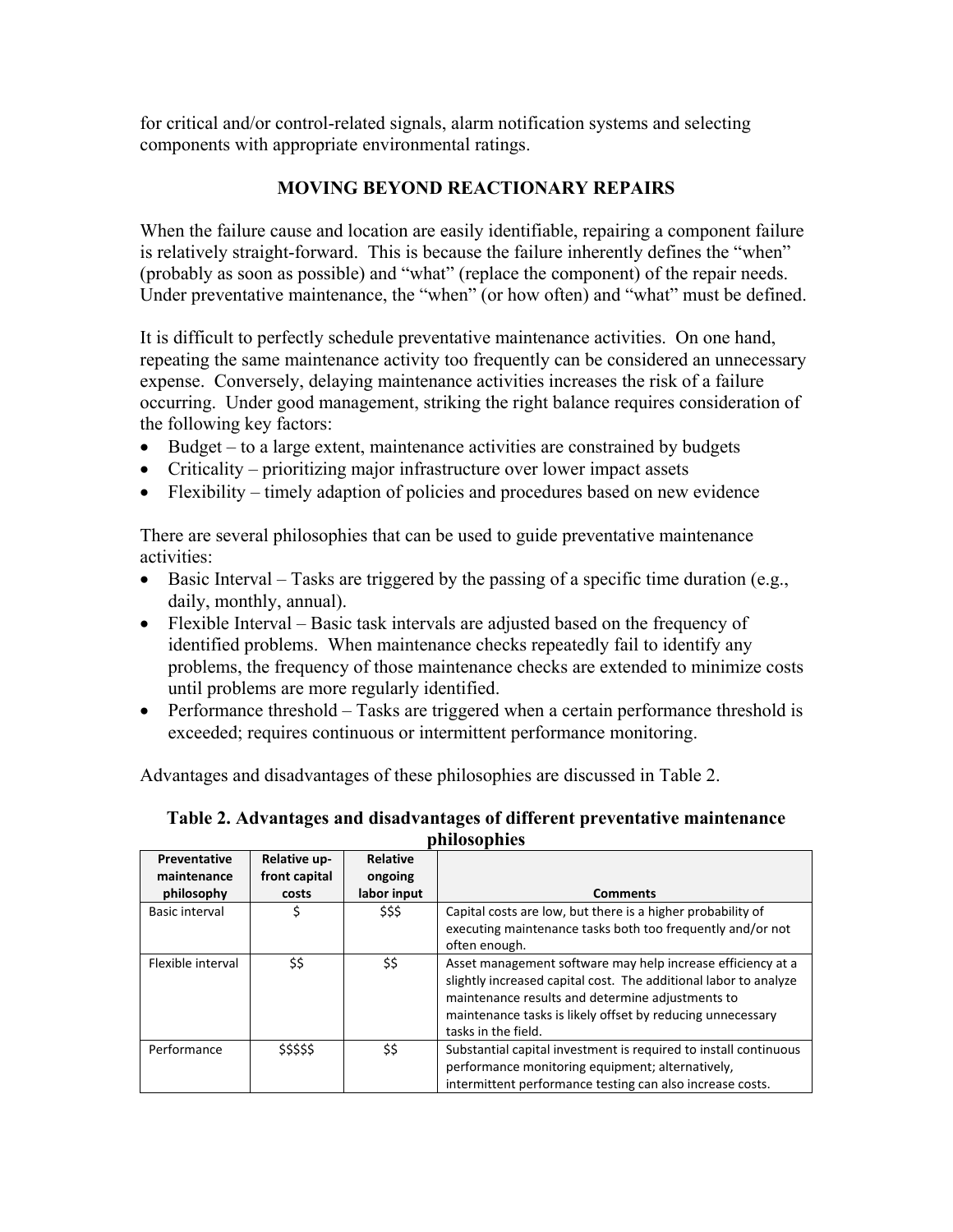For readers contemplating the implementation of a preventative maintenance program, a good starting point is the basic interval approach. As the tasks become familiar and good record-keeping practices develop over time, the next logical step is to transition to a flexible interval program and consider a limited deployment of performance-based maintenance for key sub-systems and components.

# **MAINTENANCE ACTIVITIES**

To help readers better distinguish between different maintenance tasks, key terms and categories are defined in Table 3.

#### **Table 3. Categories of maintenance activities for a typical preventative maintenance program**

| Category                  | - - <b>-</b> -<br><b>Action</b>                      | Example                                               |
|---------------------------|------------------------------------------------------|-------------------------------------------------------|
| Visual inspections        | Looking for visual defects, deficiencies or problems | Looking for cracks in conductor insulation            |
|                           | Presence checks                                      | Checking for the presence of spare fuses in the       |
|                           |                                                      | correct type and quantity                             |
| <b>Functional testing</b> | Simulating control commands or alarm conditions      | Calling a gate to move up and down and verifying      |
|                           | and verifying on/off functionality                   | functionality                                         |
| Performance               | Comparing actual performance metrics with            | Measuring the current of a gate actuator and          |
| measurements              | minimum thresholds                                   | comparing the readings with manufacturer              |
|                           |                                                      | specifications                                        |
| Benchmarking              | Recording and tracking performance or                | Recording ambient radio noise over time               |
|                           | environmental characteristics over time              |                                                       |
| Administrative            | Tracking maintenance activities over time to         | Entering maintenance logs into a database             |
|                           | identify trouble areas, sites or devices             |                                                       |
|                           | Procurement of tools or replacement components       | Purchasing consumables (e.g., fuses) or               |
|                           |                                                      | replacement instrumentation such as sensors           |
| Computers and             | Implementing firmware updates, replacing             | Replacing hardware and updating software that         |
| office software           | obsolete equipment                                   | has reached its official end-of-life, or is no longer |
|                           |                                                      | supported by the manufacturer/vendor                  |

## **LOGISTICS AND IMPLEMENTATION RECOMMENDATIONS**

Good record-keeping practices and traceability are critical aspects to successful preventative maintenance programs. Recommendations regarding logistics and implementation details can include:

- Action item checklists are helpful for technicians. The complete list of tasks is no longer executed based on memory but is written and easily transferrable to new employees.
- A signature or initials from the person doing the work provides traceability and a beneficial transfer of responsibility to perform the work professionally.
- To minimize paperwork and streamline record-keeping, several software options are available to irrigation districts. In most cases, the software would be made available to field technicians on a mobile tablet or similar device. Platform types (but not specific vendors) include:
	- o Web forms. Several cloud-based software platforms provide the background architecture necessary for the development and input tracking of custom electronic forms. In some cases, the forms are developed by the software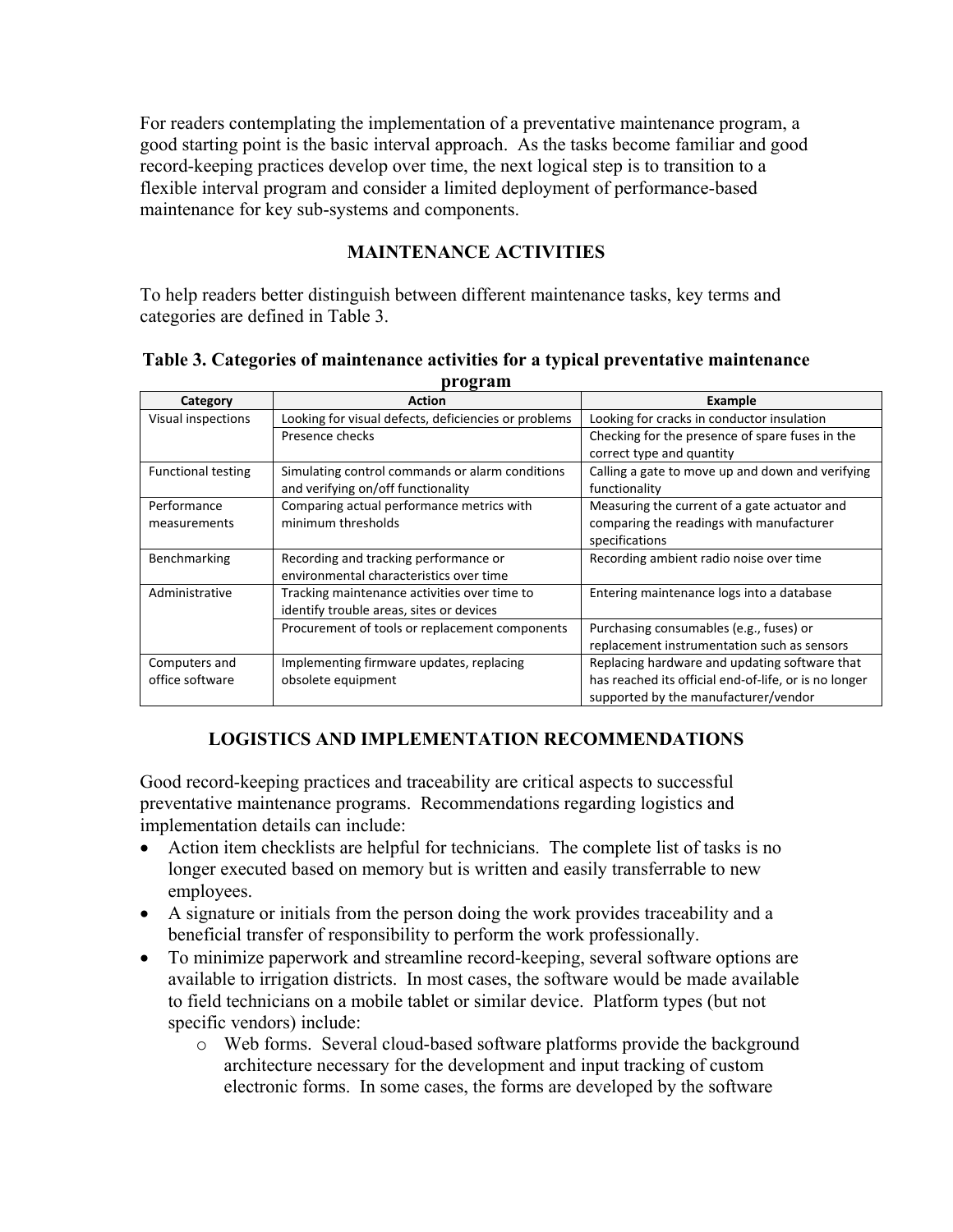vendor based on client criteria. In other cases, the district may be able to create its own at any time.

o Complete asset management software can include entire software platforms designed for tracking the maintenance of hard and soft assets.

## **PREVENTATIVE MAINTENANCE PLAN TEMPLATE**

A preventative maintenance plan template is provided in Table 4 as a starting point for discussion and adaption by readers. Table 4 lists several tasks and a preliminary frequency for executing the tasks. If used, it is expected that the template would be modified over time to better represent the specific SCADA system being maintained.

For readers with existing preventative maintenance programs, it is recommended that the template be reviewed and compared to existing program tasks. In many cases, the authors have found many SCADA preventative maintenance programs to be incomplete when compared to the template.

| Category       | Subsystem    | <b>Frequency</b> | <b>Task</b>                  | <b>Justification</b>                    |
|----------------|--------------|------------------|------------------------------|-----------------------------------------|
| Electric power | Any; utility | 3-5 years        | Retorque service feeder,     | Heat cycling over time can cause        |
| source         | or           |                  | branch circuit, grounding,   | loosening of terminals. Loose           |
|                | photovolta   |                  | bonding and other critical   | terminals can cause arcing              |
|                | ic systems   |                  | terminal fasteners           |                                         |
|                |              |                  | <b>Function test circuit</b> | Circuit breakers, especially some older |
|                |              |                  | breakers                     | brands can wear out over time           |
|                |              |                  | Visually check fuses; check  | Fuse connections can corrode and be     |
|                |              |                  | for corrosion and test for   | susceptible to oxidation over time      |
|                |              |                  | resistance/impedance         |                                         |
|                |              |                  | Test all ground-fault and    | Verifying safety functions to avoid the |
|                |              |                  | arc-fault interrupt devices  | risk of damage to persons               |
|                | Grounding    | 3-5 years        | Visually inspect all         | Connections can corrode and be          |
|                | system       |                  | grounding terminals,         | susceptible to oxidation over time      |
|                |              |                  | conductors and               |                                         |
|                |              |                  | connectors; clean and        |                                         |
|                |              |                  | apply protective coating if  |                                         |
|                |              |                  | necessary                    |                                         |
|                |              |                  | Benchmark ground             | Safety and electronic performance       |
|                |              |                  | resistance/impedance to      | issues can arise when the               |
|                |              |                  | earth using the fall of      | resistance/impedance to the earth       |
|                |              |                  | potential method or equal    | increases                               |
|                |              |                  | Benchmark the resistance     | Terminals and connectors can corrode    |
|                |              |                  | between key points of the    | over time, decreasing grounding and     |
|                |              |                  | grounding/bonding system     | bonding performance                     |
|                | Solar        | Monthly          | Visually inspect for debris  | Solar panel shading from dust and       |
|                | panels       |                  | and dust on solar panels;    | debris accumulation will decrease       |
|                |              |                  | clean if necessary           | performance                             |
|                |              | Annually         | Clean solar panels anyway    |                                         |
|                |              |                  | Trim trees to avoid shading  |                                         |
|                |              |                  | if applicable                |                                         |
|                |              | 3-5 years        | Verify solar panel azimuth   | Wind gusts, seismic activity and        |
|                |              |                  | and bearing                  | vandalism can change the vertical and   |
|                |              |                  |                              | horizontal pointing of the solar panel; |

**Table 4. Preventative maintenance template for consideration and adaption**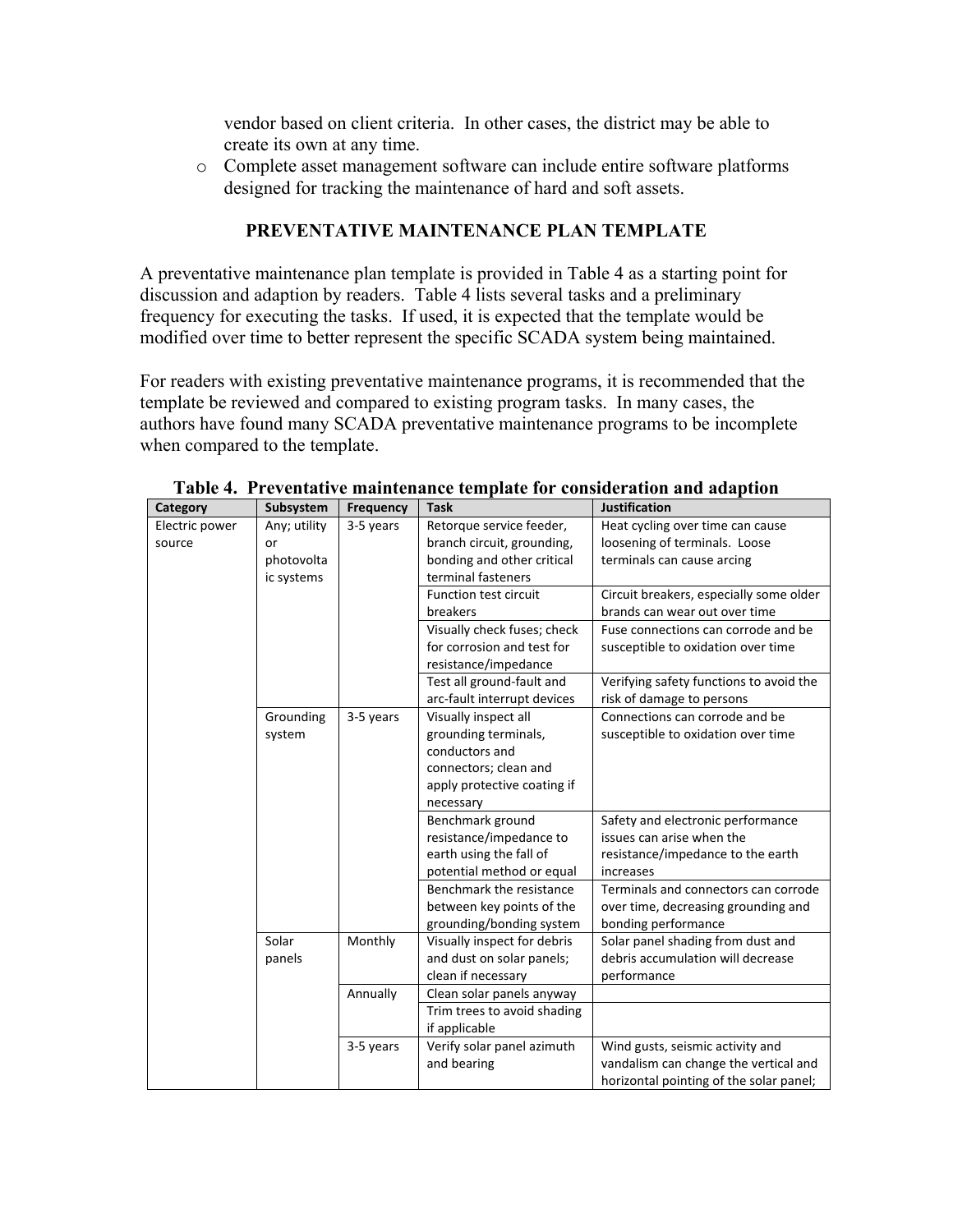| Category   | Subsystem                            | <b>Frequency</b> | <b>Task</b>                                                                                                        | Justification                                                                                                                                                                                                                     |
|------------|--------------------------------------|------------------|--------------------------------------------------------------------------------------------------------------------|-----------------------------------------------------------------------------------------------------------------------------------------------------------------------------------------------------------------------------------|
|            |                                      |                  |                                                                                                                    | poor pointing will decrease<br>performance                                                                                                                                                                                        |
|            |                                      |                  | Retorque bracketry and<br>railing fasteners/anchors                                                                | Fasteners can loosen over time                                                                                                                                                                                                    |
|            | Solar<br>charge<br>controllers       | 3-5 years        | Confirm temperature<br>compensation is functional                                                                  | Temperature compensation<br>coefficients need to be changed to<br>match battery manufacturer<br>recommendations; batteries with<br>different coefficients can be used over<br>time                                                |
|            |                                      |                  | Check charge voltage<br>setpoints                                                                                  | Multi-stage charging setpoints need to<br>be changed to match battery<br>manufacturer recommendations;<br>batteries with different setpoints can<br>be used over time                                                             |
|            |                                      |                  | Retorque terminals                                                                                                 | Heat cycling over time can cause<br>loosening of terminals. Loose<br>terminals can cause arcing                                                                                                                                   |
|            |                                      |                  | Benchmark charge profiles                                                                                          | Multi-stage charging is a specific<br>procedure of applying varying voltage<br>and current to a battery as specified<br>by the battery manufacturer                                                                               |
|            | Conductor<br>s (wires)               | 3-5 years        | Visually inspect accessible<br>conductor insulation for<br>cracking and/or melting                                 | As the conductor insulation and jacket<br>material age, the insulation/jackets<br>can crack, creating corrosion and<br>arcing potential                                                                                           |
|            | Enclosures                           | 3-5 years        | Visually inspect panels;<br>clean out debris                                                                       | Dust and debris can be problematic<br>for electronic equipment, decrease<br>the convective cooling capacity and<br>accelerate corrosion                                                                                           |
|            |                                      |                  | Visually inspect conduit<br>penetrations; fill openings<br>with conduit putty                                      | Open conduit penetrations allow<br>insect and rodent ingress                                                                                                                                                                      |
|            | <b>Batteries</b><br>(not<br>flooded) | Annually         | Visually inspect battery<br>terminals for corrosion;<br>clean and coat with battery<br>terminal protective coating | Heat cycling over time can cause<br>loosening of terminals. Loose<br>terminals can cause arcing                                                                                                                                   |
|            |                                      | Annually         | Replace lead acid batteries<br>over 10 years old                                                                   | Lead acid batteries should be<br>expected to last 5-8 years under ideal<br>conditions; the probability of more<br>problems increases after 10 years of<br>age                                                                     |
|            |                                      | Annually         | Replace lithium batteries<br>over 15 (?) years old                                                                 | Lithium batteries should be expected<br>to last 10-12 years under ideal<br>conditions; the probability of more<br>problems increases after 15 years of<br>age                                                                     |
|            |                                      | 3-5 years        | Retorque terminals                                                                                                 |                                                                                                                                                                                                                                   |
|            |                                      |                  | Discharge test<br>benchmarking                                                                                     | Batteries lose energy storage capacity<br>as they age; discharge testing is a<br>performance test of a true deep cycle<br>battery requiring special equipment to<br>maintain a target discharge current<br>over a number of hours |
| Electronic | Contactors                           | 3-5 years        | Conduct function testing                                                                                           | Electromechanical devices can wear                                                                                                                                                                                                |
| controls   | and                                  |                  | Benchmark coil and<br>contact resistance                                                                           | out over time                                                                                                                                                                                                                     |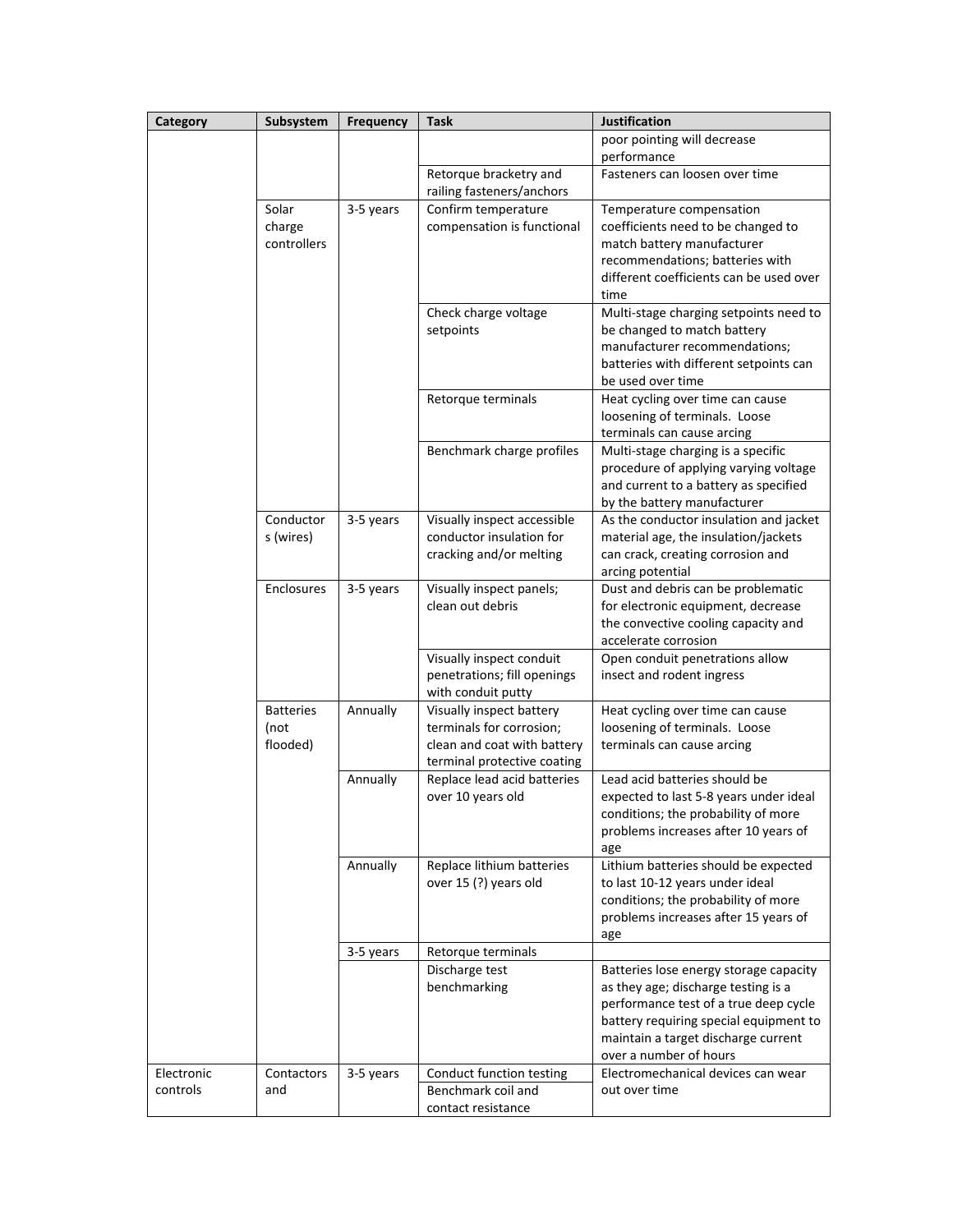| Category        | Subsystem                                                                       | <b>Frequency</b> | Task                                                                          | <b>Justification</b>                                                                                                                                   |
|-----------------|---------------------------------------------------------------------------------|------------------|-------------------------------------------------------------------------------|--------------------------------------------------------------------------------------------------------------------------------------------------------|
|                 | control<br>relays                                                               |                  |                                                                               |                                                                                                                                                        |
|                 | Digital PLC<br>outputs                                                          | 3-5 years        | Conduct function testing                                                      | Electromechanical devices can wear<br>out over time                                                                                                    |
|                 | PLC<br>general                                                                  | Annually         | Clean off any dust                                                            | Dust can reduce heat dissipation and<br>cause over-heating                                                                                             |
| Instrumentation | Analog and<br>serial                                                            | Weekly           | Compare sensor reading to<br>a reference measurement                          | Sensors drift over time                                                                                                                                |
|                 | sensors                                                                         | Annually         | Check full range calibration                                                  | Sensors drift over time                                                                                                                                |
|                 |                                                                                 | 3-5 years        | Recalibrate sensors<br>(including flow meters)                                | Sensors drift over time                                                                                                                                |
|                 | Digital<br>switches                                                             | Annually         | Check functionality                                                           | Electromechanical devices can wear<br>out over time                                                                                                    |
|                 |                                                                                 | 3-5 years        | Check contact resistance                                                      | Electromechanical devices can wear<br>out over time                                                                                                    |
|                 | Spliced<br>connection<br>s in the<br>field<br>possibly<br>exposed to<br>weather | Annually         | Check connection and<br>apply dielectric grease                               | Exposed connections can be subject to<br>accelerated corrosion due to<br>environmental conditions                                                      |
| RTU             | Vandalism<br>enclosure                                                          | Monthly          | Check for vandalism or<br>environmental damage on<br>locks and hinges         |                                                                                                                                                        |
|                 | Grounding<br>and<br>bonding<br>system                                           | 3-5 years        | Benchmark resistance<br>between critical grounding<br>and bonding points      | Terminals and connectors can corrode<br>over time, decreasing grounding and<br>bonding performance                                                     |
|                 | <b>RTU</b><br>enclosure                                                         | Annually         | Inspect the enclosure for<br>debris, leaks and dust.<br>Clean as necessary    | Dust and debris can be problematic<br>for electronic equipment, decrease<br>the convective cooling capacity and<br>accelerate corrosion                |
|                 |                                                                                 |                  | Visually inspect enclosure<br>door gasket for damage;<br>replace as necessary | Failing gaskets can increase water and<br>dust ingress                                                                                                 |
|                 | Conductor<br>s (wire)                                                           | 3-5 years        | Check for cracks or other<br>failures in insulation                           | As the conductor insulation and jacket<br>material age, the insulation/jackets<br>can crack, creating corrosion and<br>arcing potential                |
|                 | Conduit<br>penetratio<br>ns                                                     | 3-5 years        | Verify or replace conduit<br>putty seal                                       | Open conduit penetrations allow<br>insect and rodent ingress                                                                                           |
|                 | Fuses and<br>circuit<br>breakers                                                | Annually         | Check for contact corrosion<br>and function                                   | Circuit breakers, especially some older<br>brands can wear out over time; fuse<br>connections can corrode and be<br>susceptible to oxidation over time |
|                 |                                                                                 | 3-5 years        | Re-torque critical<br>conductor terminals                                     | Heat cycling over time can cause<br>loosening of terminals. Loose<br>terminals can cause arcing                                                        |
|                 | PLC                                                                             | Annually         | Check internal battery<br>voltage                                             | The internal PLC battery provides<br>backup memory functions and needs<br>to be replaced intermittently;                                               |
|                 |                                                                                 | Annually         | Verify backup application<br>files are available                              | Up-to-date backup files are critical<br>when a PLC fails                                                                                               |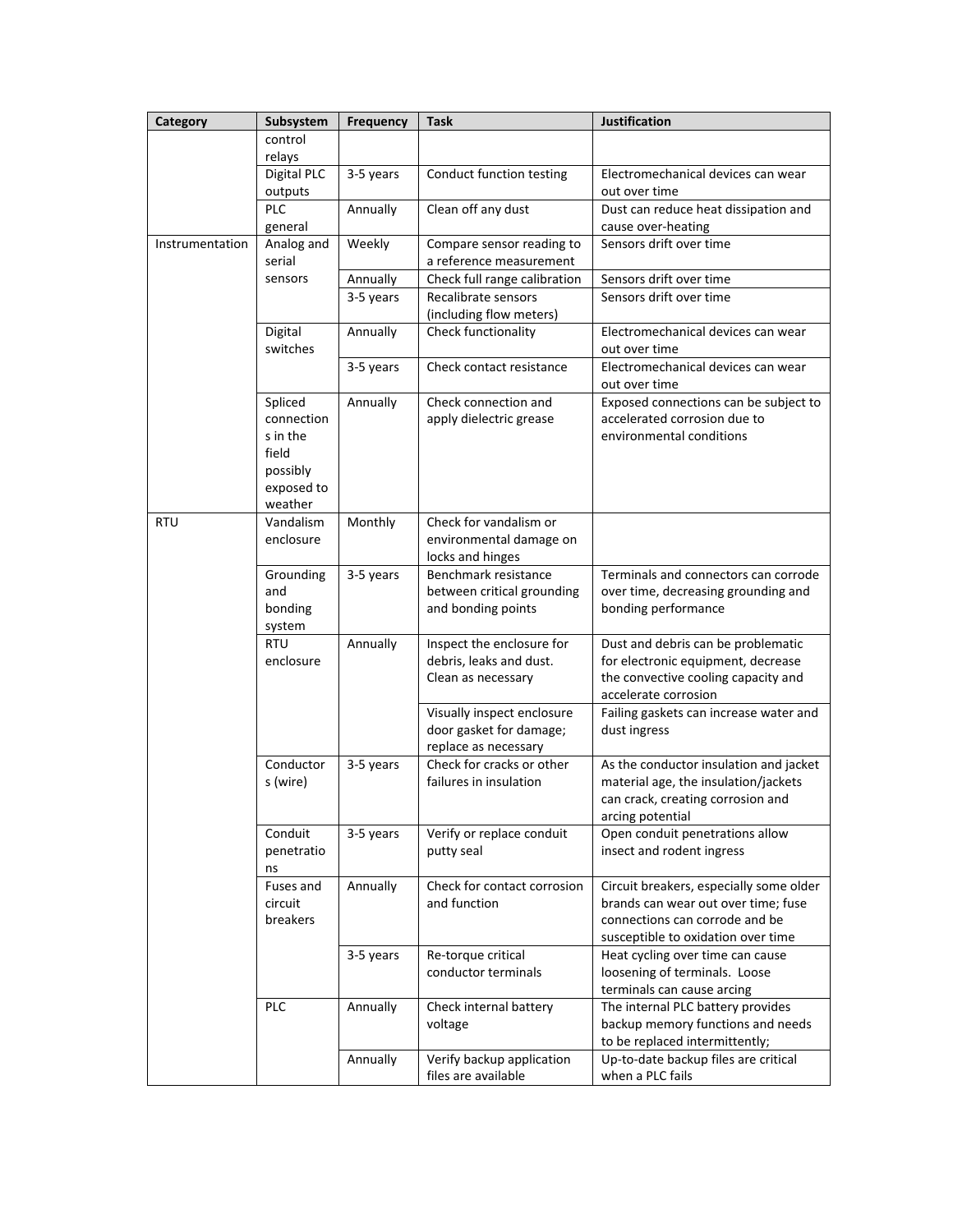| Category            | Subsystem                              | Frequency | Task                                                                                | <b>Justification</b>                                                                                                                                                                   |
|---------------------|----------------------------------------|-----------|-------------------------------------------------------------------------------------|----------------------------------------------------------------------------------------------------------------------------------------------------------------------------------------|
|                     | Terminal<br>block                      | 3-5 years | Retorque critical terminal<br>block screw connections                               | Heat cycling over time can cause<br>loosening of terminals. Loose<br>terminals can cause arcing                                                                                        |
|                     | Power<br>supplies                      | 3-5 years | Check the output voltage<br>and AC ripple                                           | Power supply output voltages can<br>change over time or be adjusted<br>incorrectly; AC ripple is an imperfect<br>conversion of AC current to DC current<br>and can cause problems      |
|                     | Operator<br>interface<br>terminal      | Annually  | Visually inspect and test for<br>functionality                                      | Interface terminals have a limited<br>lifespan, especially touchscreens with<br>backlights                                                                                             |
|                     | Alarms                                 | Annually  | <b>Function test critical alarms</b>                                                | Alarms are the first indication of a<br>problem and therefore should be<br>functional                                                                                                  |
|                     |                                        | 3-5 years | Test all software and<br>hardware-based alarms                                      |                                                                                                                                                                                        |
|                     | Misc.                                  | Annually  | Check for spare fuse<br>quantity; verify presence of<br>as-built wiring diagram     | Small glass fuses are not always<br>available locally with the correct<br>rating; having wiring diagrams in the<br>field, that are accurate, is critical for<br>troubleshooting issues |
| Gates and<br>valves | Gates                                  | Annually  | Clean and lubricate gate<br>stems; check for<br>misalignment and bending            | Gate stems should be clean and<br>greased to minimize wear on the<br>lifting nut; bent stem shafts can be<br>problematic to actuators                                                  |
|                     | Actuators                              | Annually  | Visually inspect actuator<br>for oil leaks                                          | Losing lubricant can be a problem over<br>time                                                                                                                                         |
|                     |                                        |           | Fully stroke actuators that<br>are not moved regularly                              | Actuators should be operated<br>regularly                                                                                                                                              |
|                     |                                        |           | Verify full open/close limits<br>and functions                                      | Correct open/close limits on the<br>actuator are critical to achieve<br>expected performance and prevent<br>damage from over travel                                                    |
|                     |                                        | 3-5 years | Retorque mounting and<br>enclosure fasteners                                        | Loose hardware can cause damage                                                                                                                                                        |
|                     |                                        |           | Retorque branch circuit<br>conductors and motor<br>leads                            | Heat cycling over time can cause<br>loosening of terminals. Loose<br>terminals can cause arcing                                                                                        |
|                     |                                        |           | Replace actuator battery as<br>recommended by<br>manufacturer (5 years for<br>some) | Internal batteries lose capacity over<br>time                                                                                                                                          |
|                     |                                        |           | Benchmark actuator<br>operating current                                             | Gates and valve can get more difficult<br>to move over time, potentially<br>overloading the actuator motor                                                                             |
| Pumps               | Variable<br>Frequency<br><b>Drives</b> | Monthly   | Verify cooling system<br>performance; clean all air<br>filters                      | Cooling systems can be critical for VFD<br>operation; overheating will result in<br>unexpected nuisance tripping that can<br>be frustrating                                            |
|                     |                                        | Annually  | Visually inspect enclosures<br>and clean dust and debris                            | Dust and debris can be problematic<br>for electronic equipment, decrease<br>the convective cooling capacity and<br>accelerate corrosion                                                |
|                     |                                        |           | Verify backup configuration<br>files are available and up to<br>date                | Backups need to be verified<br>intermittently; backup files are critical<br>for VFD replacement and<br>troubleshooting; many VFD allow the                                             |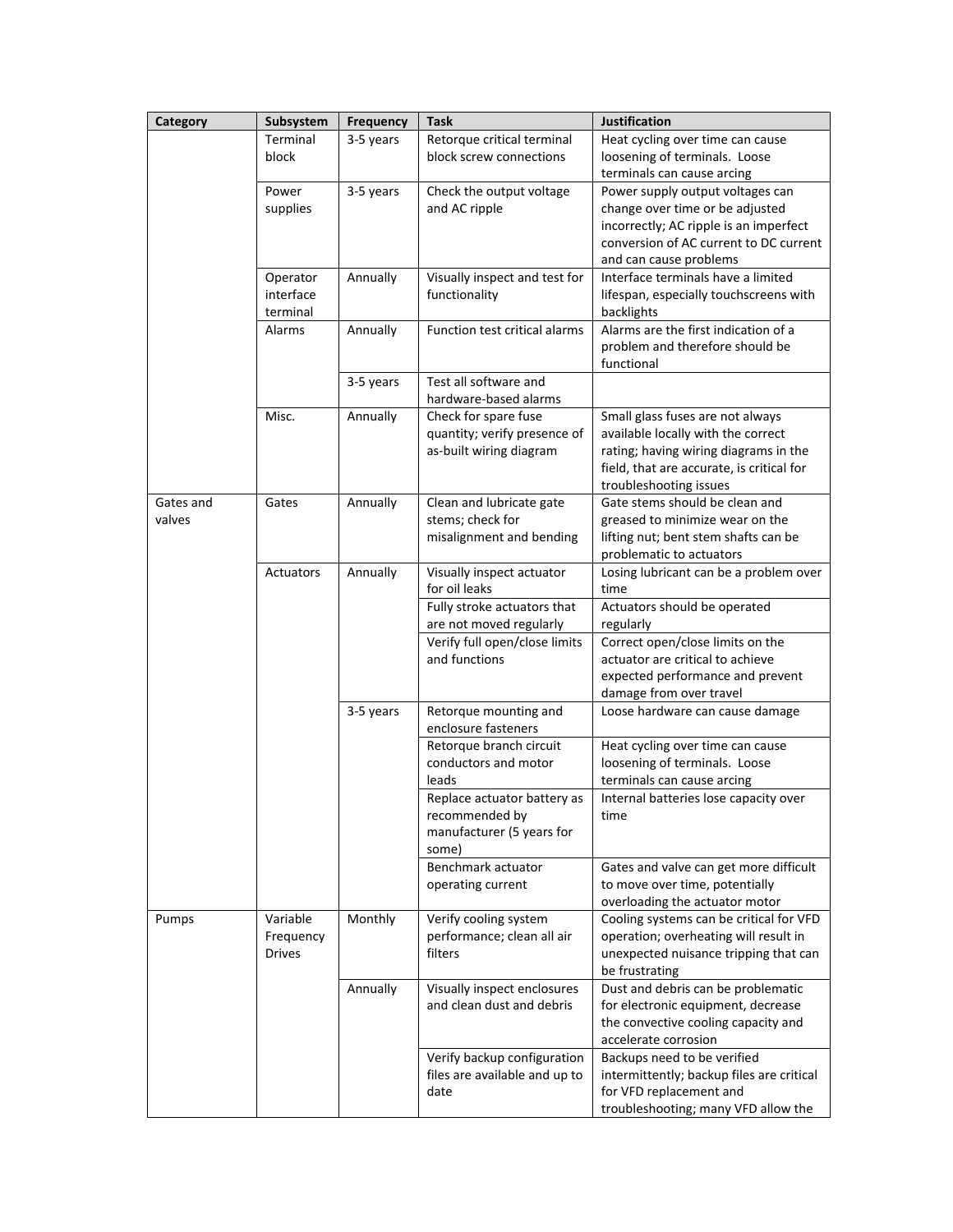| Category       | Subsystem   | <b>Frequency</b> | <b>Task</b>                                         | <b>Justification</b>                                       |
|----------------|-------------|------------------|-----------------------------------------------------|------------------------------------------------------------|
|                |             |                  |                                                     | complete configuration to be saved as                      |
|                |             |                  |                                                     | a readable computer file                                   |
|                |             |                  |                                                     | (spreadsheet) for record keeping                           |
|                |             | 3-5 years        | Retorque branch circuit<br>conductors and motor     | Heat cycling over time can cause                           |
|                |             |                  | leads                                               | loosening of terminals. Loose                              |
| Communication  | Radios and  | Annually         | Benchmark radio Received                            | terminals can cause arcing<br>Monitoring the ambient radio |
| s / Networking | accessories |                  | Signal Strength Indication                          | environment and specific radio                             |
|                |             |                  | (RSSI) and Signal to Noise                          | performance is critical for future                         |
|                |             |                  | Ratio (SNR) and data                                | troubleshooting                                            |
|                |             |                  | throughput                                          |                                                            |
|                |             |                  | Verify backup radio                                 | Having access to the latest radio                          |
|                |             |                  | configuration files                                 | configuration file is critical if the radio                |
|                |             |                  |                                                     | needs to be replaced                                       |
|                |             | 3-5 years        | Check antenna alignment                             | Antenna can shift positioning over<br>time                 |
|                |             |                  | Benchmark ambient noise                             |                                                            |
|                |             |                  | levels using a spectrum                             |                                                            |
|                |             |                  | analyzer                                            |                                                            |
|                | Copper      | 3-5 years        | Benchmark data                                      | Data traffic issues in copper and fiber                    |
|                | and fiber   |                  | throughput and<br>percentages of lost packets       | systems can also occur over time                           |
|                |             |                  | across key network links                            |                                                            |
|                |             |                  | using the "ping" test or                            |                                                            |
|                |             |                  | equal                                               |                                                            |
| HMI            |             | Annually         | Verify HMI automatic                                | Automatic backups need to be verified                      |
|                |             |                  | backup frequency and/or<br>dates                    | intermittently; backup files are critical                  |
|                |             | 3-5 years        | Test data and application                           | for computer hardware replacements                         |
|                |             |                  | file backup; test redundant                         |                                                            |
|                |             |                  | hot-swapping functions                              |                                                            |
| Security       | Network     | Weekly           | Run software security                               | Frequent security scans for viruses,                       |
|                |             |                  | scans                                               | malware, trojans, etc. are easy to                         |
|                |             |                  |                                                     | schedule automatically                                     |
|                |             | Annually         | Review, test and                                    | Security and firmware updates are                          |
|                |             |                  | implement security                                  | provided intermittently by software                        |
|                |             |                  | operating system patches,<br>firmware updates, etc. | and hardware vendors                                       |
|                |             | 3-5 years        | Review user access                                  | User access privileges and active                          |
|                |             |                  | privileges, firewall rules,                         | accounts should be reviewed regularly                      |
|                |             |                  | network segregation, etc.                           | and updated as needed                                      |
|                | Firewalls   | Annually         | Verify documentation of                             | Up to date documentation and                               |
|                | and         |                  | system/configuration                                | configurations are important                               |
|                | managed     |                  | changes                                             |                                                            |
|                | switches    |                  | Verify backup                                       | Backups need to be verified                                |
|                |             |                  | configurations for firewalls,                       | intermittently; backup files are critical                  |
|                |             |                  | managed switches and                                | for computer hardware replacements                         |
|                |             |                  | images of<br>computers/servers                      |                                                            |
|                |             | 3-5 years        | Update firewall rulesets                            |                                                            |
|                |             |                  | and managed switch                                  |                                                            |
|                |             |                  | configurations                                      |                                                            |
|                | Physical    | Weekly           | Verify physical access                              | Physical security measures can wear                        |
|                |             |                  | controls (locks, gates, etc.);                      | or be lost over time                                       |
|                |             |                  | Verify presence of spare                            |                                                            |
|                |             |                  | keys                                                |                                                            |